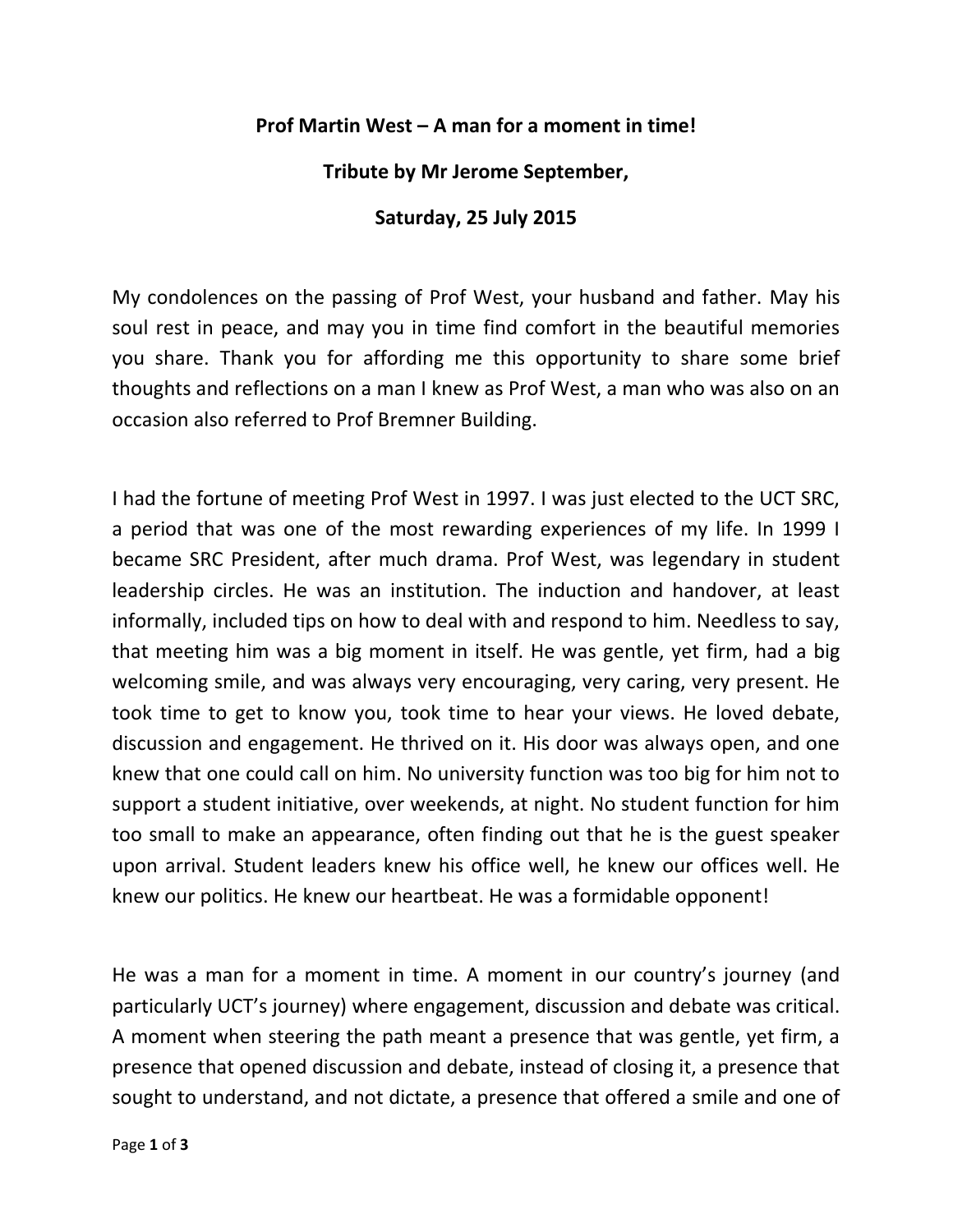his many anecdotes, and not the formalities that university governance processes are often bogged down in. He was the right man to lead UCT's transition from the confrontational apartheid style of engagement with student leadership, to one of cooperation, of holding hands, on opposite ends but towards a common destiny, a shared future as co-creators and co-authors of a UCT that must be the best it can be, not only for its own sake, but especially for the sake of our nation, our continent and the world… He understood his role very well. He embraced his role. He lived his role. He was the man, for that moment in time…

At a personal level, he's made an incredible mark on my journey. He taught me the importance of finding one another, of being in dialogue with one's opponent, of coming to the table. He taught me that my views matter, that my contribution is important. And he reminded me, more than once, about the bigger picture. He himself intervened and made it possible for me to graduate in 1998, when finances stood in the way of spoiling that special moment for me. He did that, because he understood that my journey wasn't mine alone, but that it was that of domestic worker and farm worker people who was given a chance at a better life, a new hope, through my admission to UCT. To him his student affairs role was in fact an important transformation role… Even in my professional life, he took an active interest in my journey, always encouraging me, always offering me a smile and a kind word… I know he did this not just for me, but also for many other student leaders.

I am better for having shared a moment in time with your husband, Val, and with your father, Adam and Paula. Thank you for having shared him with me, and with generations of students.

As we celebrate his life, and we reflect on his contributions to our many journeys, may we be renewed in our resolve to make our contributions towards making this world and particularly UCT, a better place. And may our journey forward be built on the foundations of a smile, an open door, a commitment to dialogue and